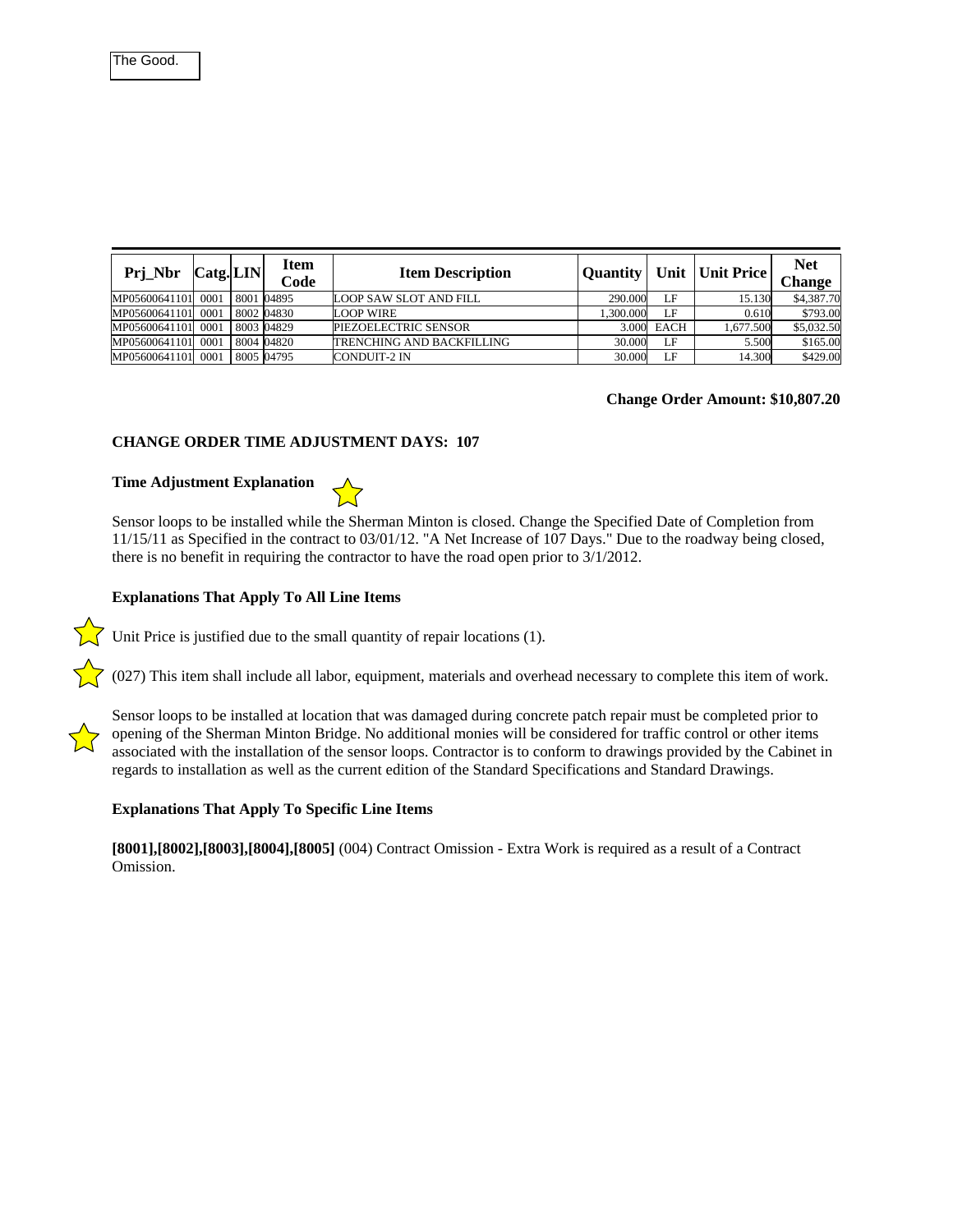| Prj Nbr            | Catg. LIN |      | <b>Item Code</b> | <b>Item Description</b>                                | <b>Ouantity</b> | Unit        | <b>Unit Price</b> | <b>Net Change</b> |
|--------------------|-----------|------|------------------|--------------------------------------------------------|-----------------|-------------|-------------------|-------------------|
| DE00802371132      | 0001      | 0010 | 00001            | DGA BASE                                               | $-21,500,000$   | <b>TON</b>  | 16.000            | \$-344,000.00     |
| DE00802371132      | 0001      | 0100 | 00388            | CL3 ASPH SURF 0.38B PG64-22                            | 378,000         | <b>TON</b>  | 58.000            | \$21,924.00       |
| DE00802371132 0001 |           | 0470 | 06514            | PAVE STRIPING-PERM PAINT-4 IN                          | 15.285.000      | LF          | 0.140             | \$2,139.90        |
| DE00802371132 0001 |           | 8003 | 02200            | <b>ROADWAY EXCAVATION</b>                              | 2,800,000       | <b>CUYD</b> | 32.970            | \$92,316.00       |
| DE00802371132 0001 |           | 8004 | 00214            | CL3 ASPH BASE 1.00D PG64-22 (FOR TIE-IN/TURN<br>LANES) | 3.282.000       | <b>TON</b>  | 65.000            | \$213,330.00      |
| DE00802371132 0001 |           | 8005 | 00001            | DGA BASE (FOR TIE-IN/TURN LANES)                       | 1.890.000       | <b>TON</b>  | 24.000            | \$45,360.00       |
| DE00802371132 0001 |           |      | 8006 06515       | PAVE STRIPING-PERM PAINT-6 IN                          | 7,080.000       | LF          | 0.330             | \$2,336.40        |
| DE00802371132 0001 |           | 8007 | 02650            | MAINTAIN & CONTROL TRAFFIC (FOR TIE-IN/TURN)<br>LANES) | 1.000           | LS          | 26,000.000        | \$26,000.00       |
| DE00802371132      | 0003      | 8008 | 02568            | MOBILIZATION (FOR TIE-IN/TURN LANES)                   | 1.000           | LS          | 4,525.000         | \$4,525.00        |
| DE00802371132 0001 |           | 8009 | 00001            | DGA BASE (RECYCLED CONCRETE)                           | 10,000,000      | <b>TON</b>  | 14.500            | \$145,000.00      |

#### **Change Order Amount: \$208,931.30**

## **CHANGE ORDER TIME ADJUSTMENT DAYS: 121**

## **Time Adjustment Explanation**

Extend the Specified Date of Completion from August 3, 2012 as specified in Change Order #1 to November 30, 2012. "A Net Increase of 119 Calendar Days." Based on the cost ratio of the original contract time  $(\$5,464,791.00$  divided by 372 calendar days =  $$14,690.30$ ; a time extension of 15 calendar days,  $$208,931.30$  divided by  $$14,690.30 = 14.22$ , is granted for additional work. Based upon the scope of the work and per Section 108.07.04 of the Standard Specifications, an additional 104 calendar days is granted for additional work. The Contractor shall put forth all effort to complete all contract and change order work by November 30, 2012. However, in order to account for weather, seasonal and temperature limitations that may prevent construction operations during the fall of the year, the contractor shall have 40 working days to complete all remaining contract and change order work. The Engineer will charge all working days that occur, beginning October 1, 2012, in accordance with Section 108.07.02 of the 2008 KYTC Standard Specifications.

**Explanations That Apply To Specific Line Items**

**[8003],[8004],[8005],[8006],[8007],[8008],[8009]** (027) This item shall include all labor, equipment, materials and overhead necessary to complete this item of work.

**[0100],[0470]** (006) Contract Item Overrun - Extra Work is required as a result of a Contract Item Overrun.

**[8003],[8004],[8005],[8007],[8008],[8009]** (004) Contract Omission - Extra Work is required as a result of a Contract Omission.

**[8006]** (008) Owner Induced Enhancement - Extra Work is required to improve or enhance the project.

**[8003],[8004],[8005],[8007],[8009]** (015) Itemized cost breakdown supplied by the contractor including equipment, labor materials, and time needed to perform proposed work.

**[8006]** (014) Cost is less than or equal to 110% of the average unit bid price.

**[8008]** Prime Contractor Mobilization Cost is equivalent to 1.11% (\$4,525/\$408,002.10) of the total scheduled for Change Order #2. This office concurs with this price for Mobilization for Change Order #2.

**[0100]** CL3 ASPH SURF 0.38B PG64-22 - This material is to be placed according to the existing applicable Typical Section after the appropriate thickness of base material has been installed. Specifically, an additional quantity of CL3 ASPH SURF 0.38B PG64-22 shall be installed from the existing southern limits of the project south through the intersection of Stephens Elementary School. One copy of supplemental pavement design to be provided to the contractor and one to remain on file at the Section Engineer's office. See related items.

**[8003]** ROADWAY EXCAVATION - 1420 C.Y. of this material is to be removed along mainline from Sta. 118+20 south for 562 LF to accomodate a full depth asphalt pavement tie-in at the intersection of Stephens Elementary School. This interface should have been the original southern terminus of this project so as to coincide with the northern terminus of the 6YP project slated for letting in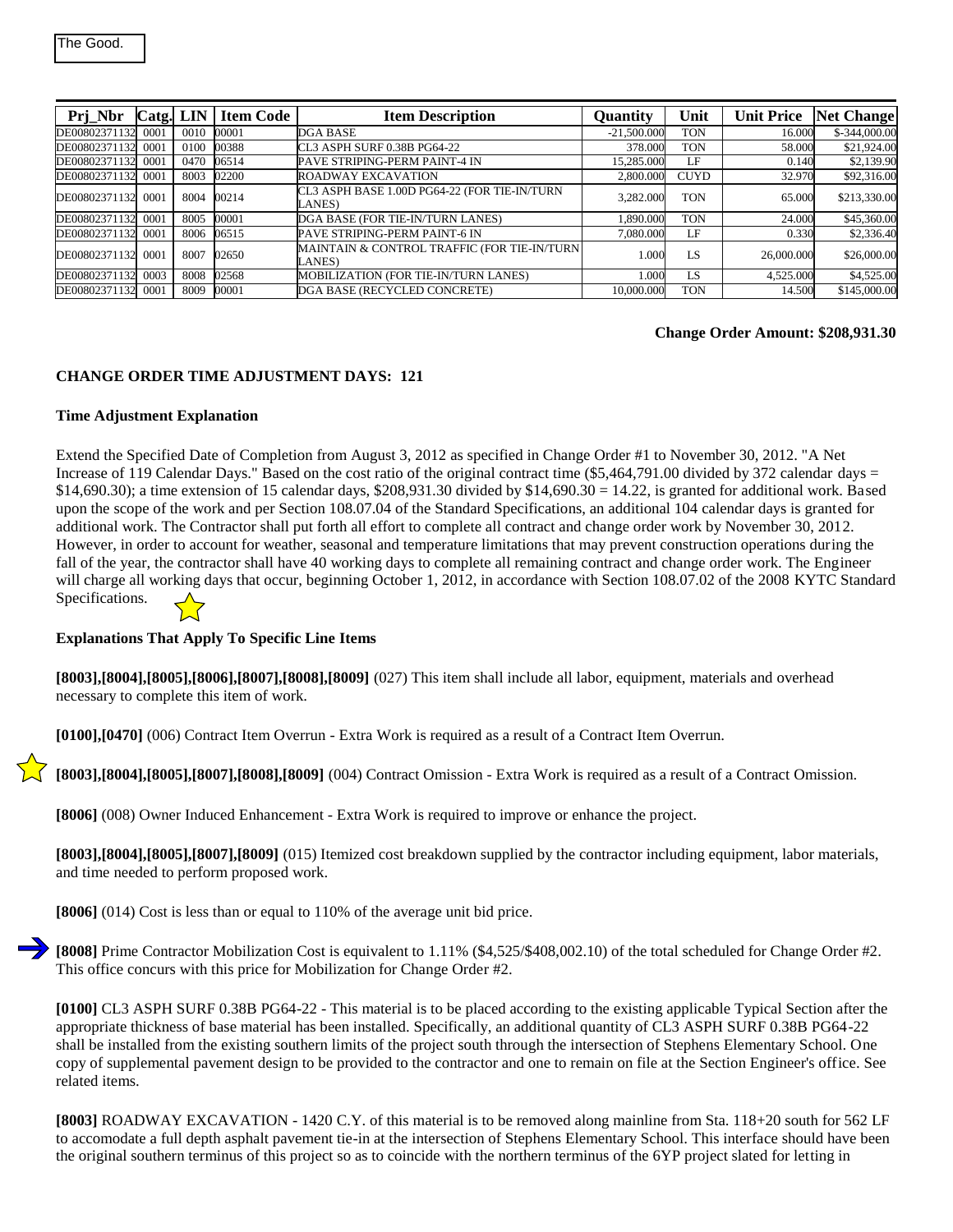October 2012. After base material was installed, D6 Traffic Operations requested that this project be redesigned to accomodate 8 offset left turn lanes (4 intersections) with flashing yellow signals. The storage for these lanes, once offset, will be on the old raised median sections that were wedged over per plan. In order to meet design criteria, 1380 C.Y. of roadway excavation must be performed along the said medians to allow for the installation of a proper base material. See related items.

**[8005]** DGA BASE (FOR TIE-IN/TURN LANES) - 958 tons of this material is to be placed subgrade (6" lift) in the void created by the Roadway Excavation (Item 8003) along the mainline from Sta. 118+20 south for 562 LF to accomodate a full depth asphalt tie-in at the intersection of Stephens Elementary School. This interface should have been the original southern terminus of this project so as to coincide with the northern terminus of the 6YP project slated for letting in October 2012. D6 Traffic Operations requested that this project be redesigned to accomodate 8 offset left turn lanes (4 intersections) with flashing yellow signals. In order to meet design criteria, 932 tons of DGA (6" lift) must be installed on subgrade in the void created by the Roadway Excavation (Item 8003) along the said medians. One copy of supplemental pavement design to be provided to the contractor and one to remain on file at the Section Engineer's office. See related items.

**[8004]** CL3 ASPH BASE 1.00D PG64-22 (FOR TIE-IN/TURN LANES) - 1664 tons of this material is to be placed atop 6" of DGA in the void created by the Roadway Excavation (Item 8003) along the mainline from Sta. 118+20 south for 562 LF to accomodate a tie-in at the intersection of Stephens Elementary School. This interface should have been the original southern terminus of this project so as to coincide with the northern terminus of the 6YP project slated for letting in October 2012. D6 Traffic Operations requested that this project be redesigned to accomodate 8 offset left turn lanes (4 intersections) with flashing yellow signals. In order to meet design criteria, 1618 tons of CL3 ASPH BASE 1.00D PG64-22 must be installed atop 6" of DGA in the void created by the Roadway Excavation (Item 8003) along the said medians. One copy of supplemental pavement design to be provided to the contractor and one to remain on file at the Section Engineer's office. See related items.

**[0470]** PAVE STRIPING - PERM PAINT - 4 IN - 10,510 LF of 4" Yellow and 4,775 LF of 4" White Permanent paint is scheduled for placement to delineate the 8 offset left turn lanes and to complete striping per the plans on the southern end of the project. See Supplemental Striping sheets for details; one copy to be provided to the contractor and one to remain on file at the Section Engineer's office.

**[8006]** PAVE STRIPING - PERM PAINT - 6 IN - 7080 LF of 6" White Permanent paint is scheduled for placement to delineate the 8 offset left turn lanes. See Supplemental Striping sheets for details; one copy to be provided to the contractor and one to remain on file at the Section Engineer's office.

**[8007]** MAINTAIN & CONTROL TRAFFIC (FOR TIE-IN/TURN LANES)- Traffic and all Traffic Control Devices are to be maintained during the entirety of the work scheduled for Change Order #2. Specifically, the contractor shall provide traffic control for all work items as described herein. See related items.

**[0010]** (020) Contract Item underrun.

**[0010]** DGA BASE - Trenching for underdrain produced embankment material where DGA was specified for shoulders allowing for a substantial underrun in plan quantity.

**[8008]** MOBILIZATION (FOR TIE-IN/TURN LANES) - This item is necessary in order to mobilize equipment, specifically for this extra work which had been removed or was not on project.

**[0010],[8009]** DGA BASE (RECYCLED CONCRETE) - In lieu of DGA Base, install recycled concrete along the shoulders of KY 237. The recycled concrete shall meet all DGA material specifications per the 2008 Standard Specifications. This change in material will result in a cost savings to the Department.

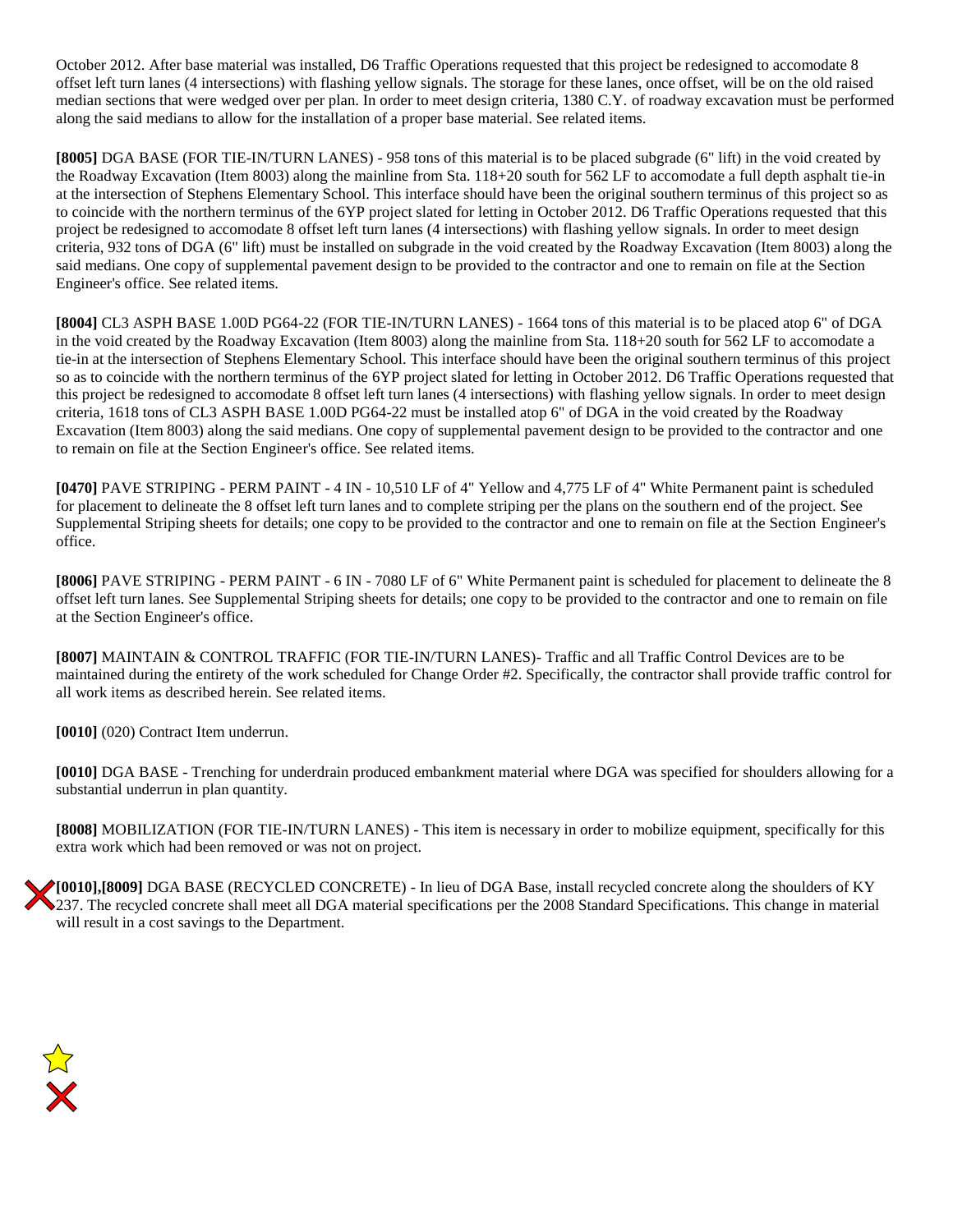| Prj_Nbr       | $\textsf{Cats}$ . LIN | <b>Item</b><br>Code | <b>Item Description</b>              | <b>Ouantity</b> |             | Unit   Unit Price | <b>Net</b><br><b>Change</b> |
|---------------|-----------------------|---------------------|--------------------------------------|-----------------|-------------|-------------------|-----------------------------|
| MB11990001001 | 0001                  | 0090 08526          | <b>CONC CLASS M FULL DEPTH PATCH</b> | 2.370           | <b>CUYD</b> | 150.000           | \$355.50                    |
| MB11990001001 | 0001                  | 0100 08150          | <b>STEEL REINFORCEMENT</b>           | 274.280         | LB          | 2.000             | \$548.56                    |
| MB11990001001 | 0001                  | 0260 06550          | <b>PAVE STRIPING-TEMP REM TAPE-W</b> | 1.215.000       | LF          | 4.000             | \$4,860.00                  |
| MB11990001001 | 0001                  | 0300 02562          | SIGNS (REVISED: 7-22-10)             | 140.000         | <b>SOFT</b> | 6.000             | \$840.00                    |
| MB11990001001 | 0001                  | 8001 06551          | <b>PAVE STRIPING-TEMP REM TAPE-Y</b> | 3.256.000       | LF          | 4.000             | \$13,024.00                 |
| MB11990001001 | 0001                  | 8002 06549          | PAVE STRIPING-TEMP REM TAPE-B        | 2,104.000       | LF          | 4.000             | \$8,416.00                  |

#### **Change Order Amount: \$28,044.06**

## **CHANGE ORDER TIME ADJUSTMENT DAYS: 0**

#### **Time Adjustment Explanation**

Contract time is unaffected Specifed Date of Completion remains  $11/15/10$ 

#### **Explanations That Apply To Specific Line Items**

**[0090],[0100],[0260],[0300]** (006) Contract Item Overrun - Extra Work is required as a result of a Contract Item Overrun.

**[0090],[0100]** more full depth patching was required due to poor condition of bridge deck.

**[0260],[0300]** due to additional traffic control requirements, additional quantity needed.

**[8001],[8002]** No temporary black or yellow was set up on this project

**[8001],[8002]** The standard drawing that was used as referenced in the proposal was not applicable to this project , standard drawing TTC-115 was referenced and thus the added quantity of black and yellow removable tape was required.  $X\times$ 

**[8001],[8002]** (016) Cost comparison to the competitive bid contracts in an area or district for items similar to scope of work.  $\sum$ 

**[8001],[8002]** (027) This item shall include all labor, equipment, materials and overhead necessary to complete this item of work.

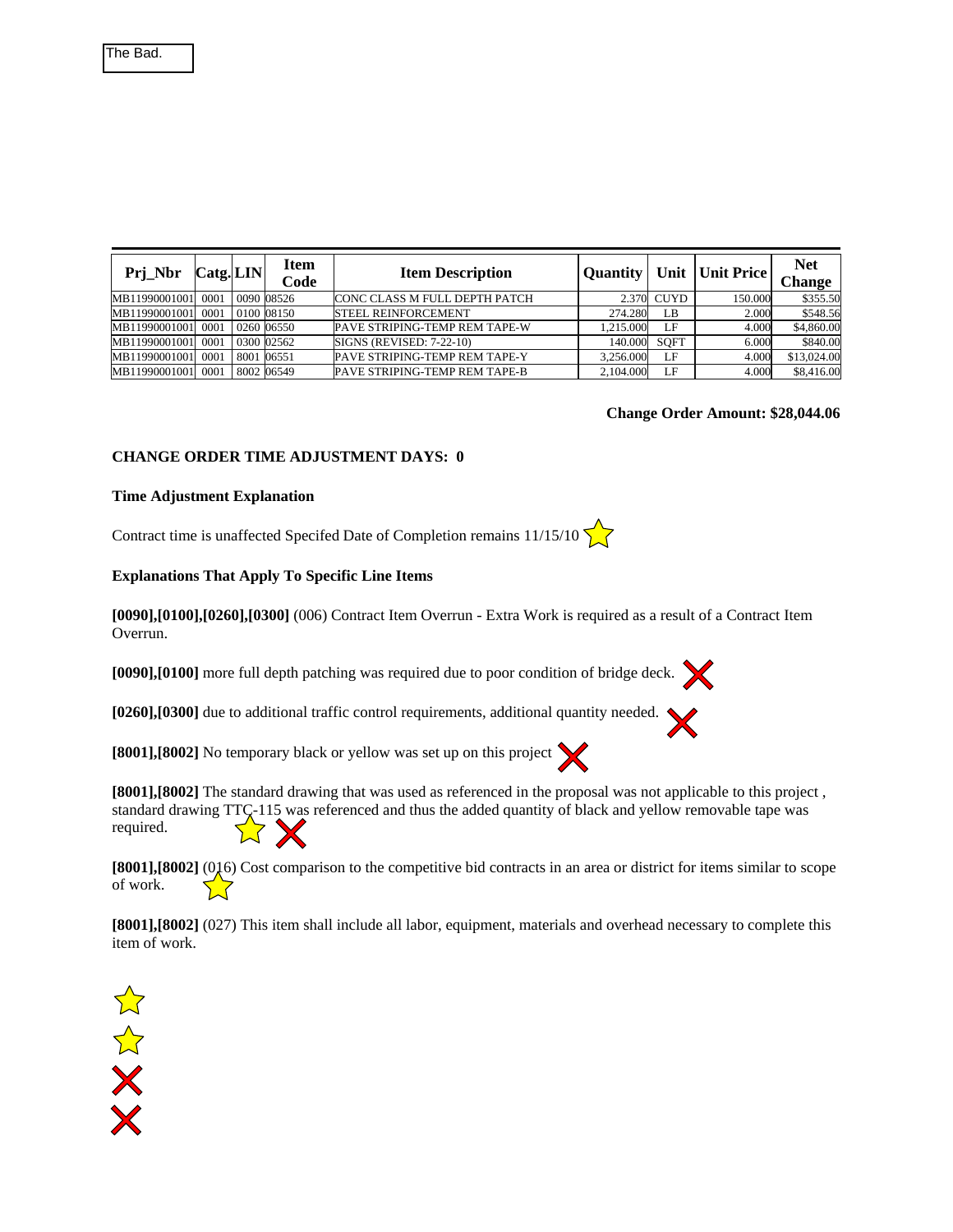| The Bad. |
|----------|
|----------|

| Prj_Nbr       | $\text{Catg.} \mid \text{LIN} \mid$ | rtem<br>$\mathrm{Code}$ | <b>Item Description</b>                                    |      |    | Quantity   Unit   Unit Price | <b>Net</b><br><b>Change</b> |
|---------------|-------------------------------------|-------------------------|------------------------------------------------------------|------|----|------------------------------|-----------------------------|
| DE05600650908 | 0001                                | 8005 02650              | MAINTAIN & CONTROL TRAFFIC ADDED for<br>I 265WB to I 65 SB | .000 | LS | 44.119.280                   | \$44,119.28                 |

## **Change Order Amount: \$44,119.28**



**[8005]** (016) Cost comparison to the competitive bid contracts in an area or district for items similar to scope of work.

**[8005]** (027) This item shall include all labor, equipment, materials and overhead necessary to complete this item of work.

**[8005]** (006) Contract Item Overrun - Extra Work is required as a result of a Contract Item Overrun.

**[8005]** Maintenance of Traffic for Extra Work at Ramp from I-265W to I-65S.